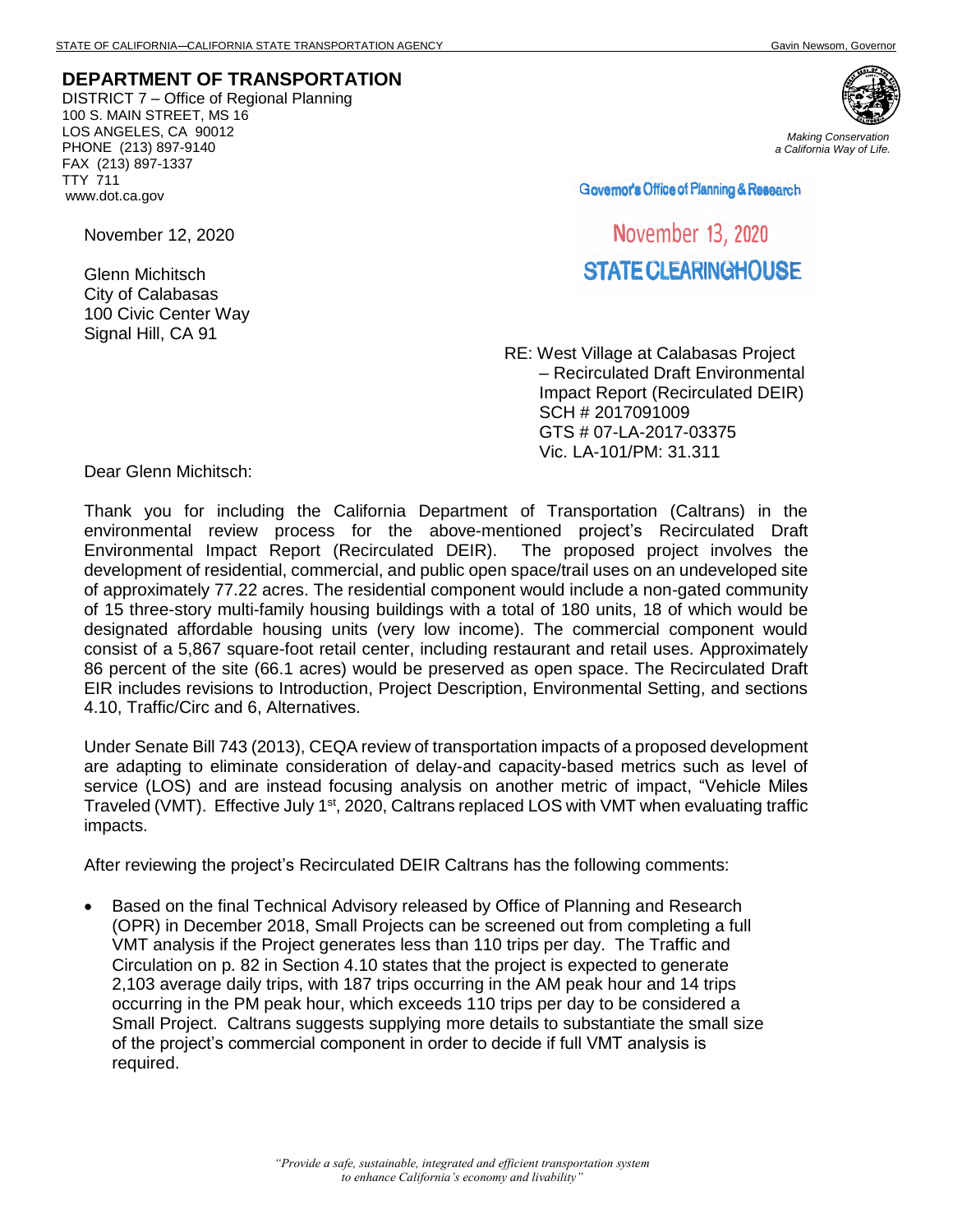Glenn Michitsch November 12, 2020 Page 2 of 3

- Under Measure T-7(a), what agency is responsible for the payment of the intersection re-striping?
- The mission of Caltrans is to provide a safe, sustainable, integrated and efficient transportation system to enhance California's economy and livability. Therefore, Caltrans supports the Lead Agency's integration of transportation and land use in a way that reduces VMT and Greenhouse Gas (GHG) emissions, as well as facilitates a high level of non-motorized travel and transit use. We encourage the Lead Agency to evaluate the potential of Transportation Demand Management (TDM) strategies and Intelligent Transportation System (ITS) applications to meet these goals. For examples of TDM options, please refer to:
	- $\circ$  The 2010 Quantifying Greenhouse Gas Mitigation Measures report by the California Air Pollution Control Officers Association (CAPCOA), available at http://www.capcoa.org/wp-content/uploads/2010/11/CAPCOA-Quantification-Report-9-14-Final.pdf, or
	- o Integrating Demand Management into the Transportation Planning Process: A Desk Reference (Chapter 8) by the Federal Highway Administration (FHWA), available at https://ops.fhwa.dot.gov/publications/fhwahop12035/index.htm.
- Please consider scheduling the construction working hours during off peak hours to the maximum extent possible. This may minimize congestion and provide higher levels of safety to the pedestrians and vehicular traffic on the streets and freeway.

Further information included for your consideration:

Please consider integrating transportation and land use in a way that reduces VMT and Greenhouse Gas (GHG) emissions by facilitating the provision of more proximate goods and services to shorten trip lengths and achieve a high level of non-motorized travel and transit use.

Caltrans seeks to promote safe, accessible multimodal transportation. Methods to reduce pedestrian and bicyclist exposure to vehicles improves safety by lessening the time that the user is in the likely path of a motor vehicle. Caltrans recommends the project consider the use of methods such as, but not limited to, the construction of physically separated facilities such as sidewalks, raised medians, refuge islands, and off-road paths and trails, or a reduction in crossing distances through roadway narrowing.

Additionally, pedestrian and bicyclist warning signage, flashing beacons, crosswalks, signage and striping can be used to indicate to motorists that they should expect to see and yield to pedestrians and bicyclists. Visual indication from signage can be reinforced by road design features such as lane widths, landscaping, street furniture, and other design elements.

Also, storm water run-off is a sensitive issue for Los Angeles County. Please be mindful that projects should be designed to discharge clean run-off water. Discharge of storm water run-off is not permitted onto State Highway facilities without a storm water management plan.